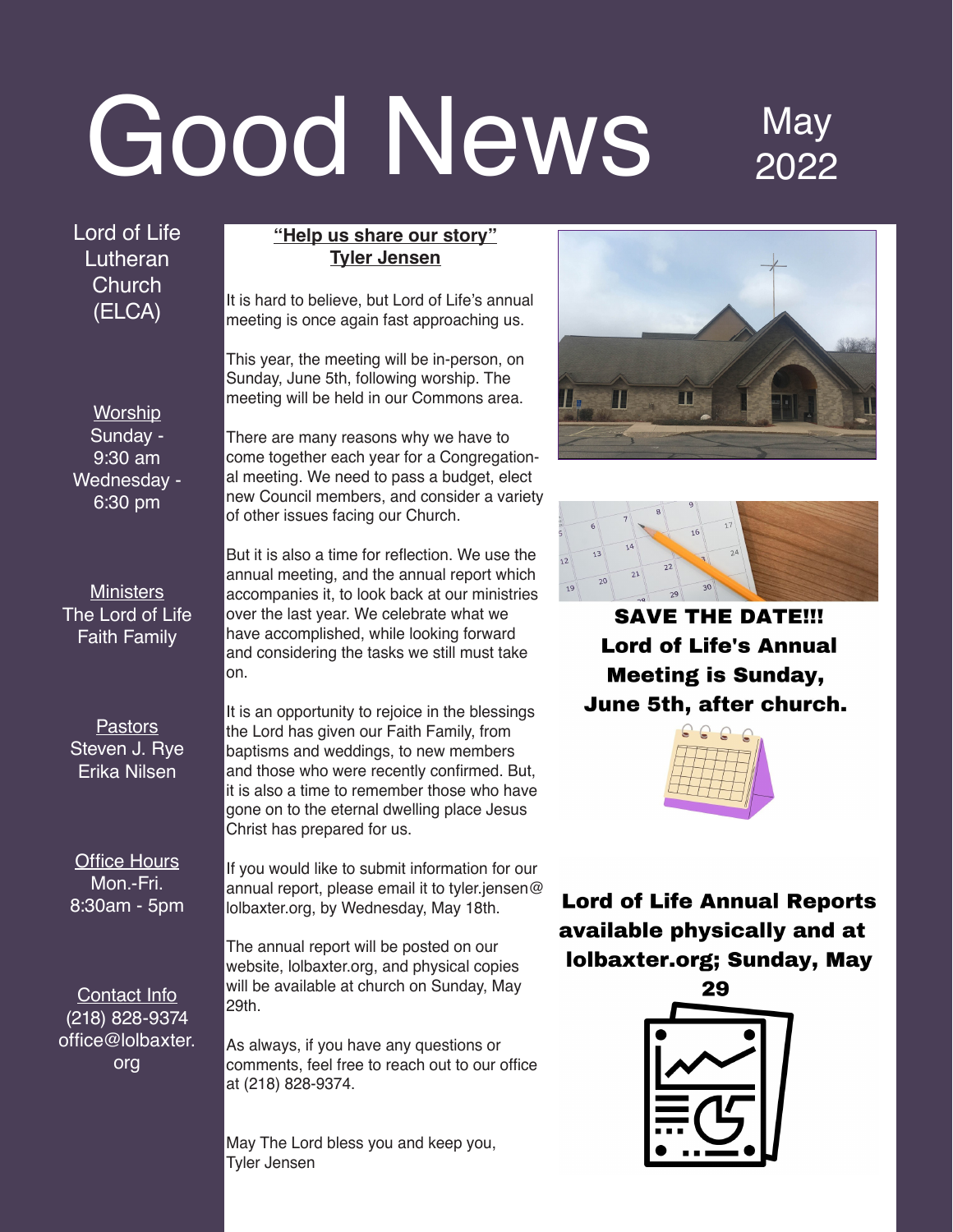# Youth News

May has arrived and with it means it is time to shift seasons for youth programming at Lord of Life. We now transition from our school year programming to set our sights on summer programs! We have exciting programs for you and your families launching soon. Take a moment to read through this article to learn more and as we recap this past month in ministry!

### **School Year Program Wrap Up!**

I want to thank the families at Lord of Life that participated in programming throughout the 2021-22 school year! It has been a blessing working with all of you from or Wednesday night programs and youth groups! I want to thank all the parents and adults who have volunteered their time and energy to assist with the various programs. Your commitment share who you are, your gifts, your knowledge and faith with the youth of this congregation has been a blessing! Thank you for all you have done!

### **Lord of Life Youth Rummage & Bake Sale May 13th & 14th**

In just a couple of weeks Lord of Life will be hosting our largest youth fundraiser of the with proceeds going to our summer mission trip! You won't want to miss out on this event! We are currently looking for volunteers to help with the sale & set up! If you are interested please contact Tim Slinger Youth Director at Lord of Life. Starting Monday, May 9th we will be receiving donated items for our sale. As you are busy spring clean please consider donating gently used items that you no longer need to our sale. Please not old TV's or adult clothing. There will be an adult clothing giveaway the following week at church. Thank you to everyone who has helped in the past or donated items!

### **Day Camp with Camp Onomia@ LOL / Dates: June 28th-30th / Cost: \$45**

A great experience with amazing counselors from Camp Onomia! Open to kids who have finished K-3rd grade during the 2021-22 school year! Experience a little bit of everything with this camp! Enjoy your favorite camp songs, games, Bible stories and so much more!

### **Summer Kids Choir "With One Voice" / Dates: June 13th and 14th / \$20 per person**

Join elementary kids from area ELCA churches as you come together to learn, sing and grow! This choir will be directed by Stacy Erdal. Throughout the remainder of the summer, the choir will sing at our local ELCA churches on Sunday mornings. Registration Deadline is Wednesday, May 25.

### **serveCAMP @ LOL (Completed 4th-7th Grade) / Dates: June 26th-30th / Cost: \$125**

This camp experience happens right in our backyard! Enjoy everything camp has to offer! Along with serving our local community, night games and an option to tent camp outback at church! You won't want to miss this week!

### Summer Stretch (Completed 6th-8th) / Dates: Thursday's in June & July / Cost: \$75

This program is all about connecting us to our community in various ways! Let's connect with friends from LOL and area ELCA churches, while enjoying service projects, fun activities and a Twins game!

### **Important Calendar Dates:**

- Lord of Life Youth Rummage & Bake Sale May 13th & 14th
- Deadline to register for Summer Stretch May 15th
- Senior Recognition  $@$  Lord of Life May 18th & 22nd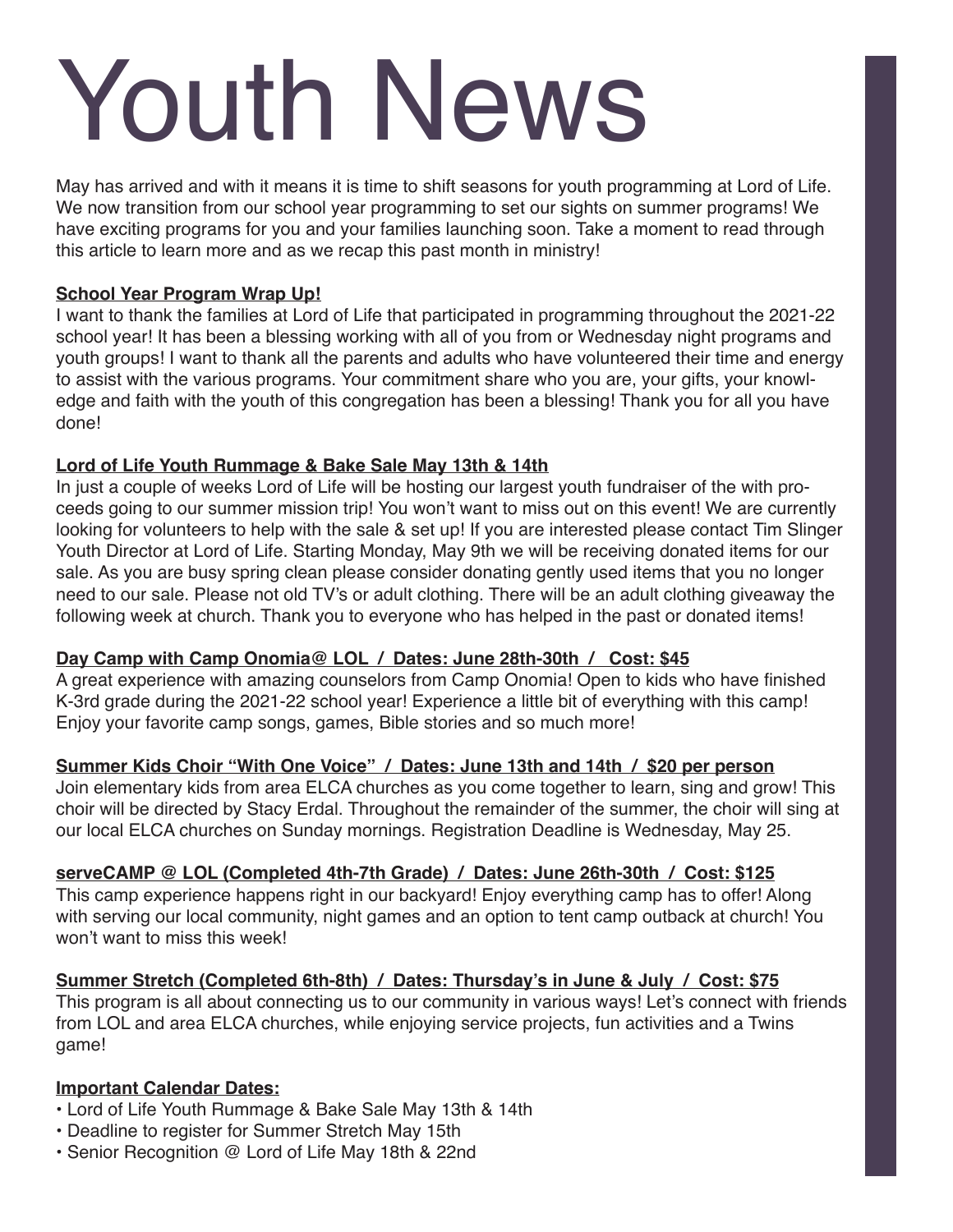# Council Minutes

Brian Orlowski Dan Tupy Pr. Steve Rye

Tom Campion Donna Salli Pam Caughey Anne Laechel Pr. Erika Nilsen Emmy Holcomb-Smith Karla Skwira ... Rick zumBrunnen Kevin Olson Steve Schaitberger

Present (9)  $\qquad \qquad$  Absent (2)  $\qquad \qquad$  Guest (2)

Meeting (held online via Zoom) called to order by President Tupy. Devotions by Pr. Nilsen "Beyond".

### **Consent Agenda:**

• Adoption of 3/24/22 Agenda (CC.2022.03.01)

• Approval of February 2022 Regular Council Meeting minutes and February 22, 2022 Council Special Meeting minutes (CC.2022.03.02)

- February 2022 Financial Report
- Worship times of 12 p.m. and 7 p.m. on Maundy Thursday and Good Friday,
- 7 a.m., 9 a.m., 10:30 a.m. on Easter.
- . Approve budget for 2022 Synod Journey and Michigan trip by high school students.

Campion gave financial report. Generosity Team and Finance Team working on solutions to address some on-going erosion of church's financial position.

### **New Business**

Orlowski joined by Rick zumBrunnen from Property Team to discuss energy/environmental assessment conducted by Crow Wing Power. Suggestions included setback thermostats and changing fluorescent lighting to LED lighting. Volunteer labor of electric work to replace fixtures has been offered. Payback periods range from immediate to about 10 years. CW Power estimates electric rates to rise 10%/year over next three years. Not turning all lights on at once (i.e. Wed. nights) could reduce peak demand that determines kilowatt/hour cost. Discussion of number of lamps/ fixtures. Possible 'Buy a Light Fixture' possible in future. MOTION to replace 58 fluorescent light fixtures with LED fixtures. Motion by Orlowski, second by Olson, all ayes. (CC. 2022.03.03)

Support for Eastern Europe fundraiser through Lutheran World Relief discussed. MOTION to authorize/empower Mission Outward council representative to approve special fundraisers if one has not been done in the previous four months. Motion by Pr. Rye, second by Schaitberger, all ayes. (CC.2022.03.04)

MOTION to set 2022 Annual Meeting for June 5, 2022. Motion by Pr. Rye, second by Pr. Nilsen, all ayes (CC.2022.03.05)

Budgeting timeline discussed. Ad hoc team (including representatives from personnel, property, generosity, finance, treasurer, operations manager, etc.) to review. Tupy will meet with Pr. Rye and Pr. Nilsen to set meeting date.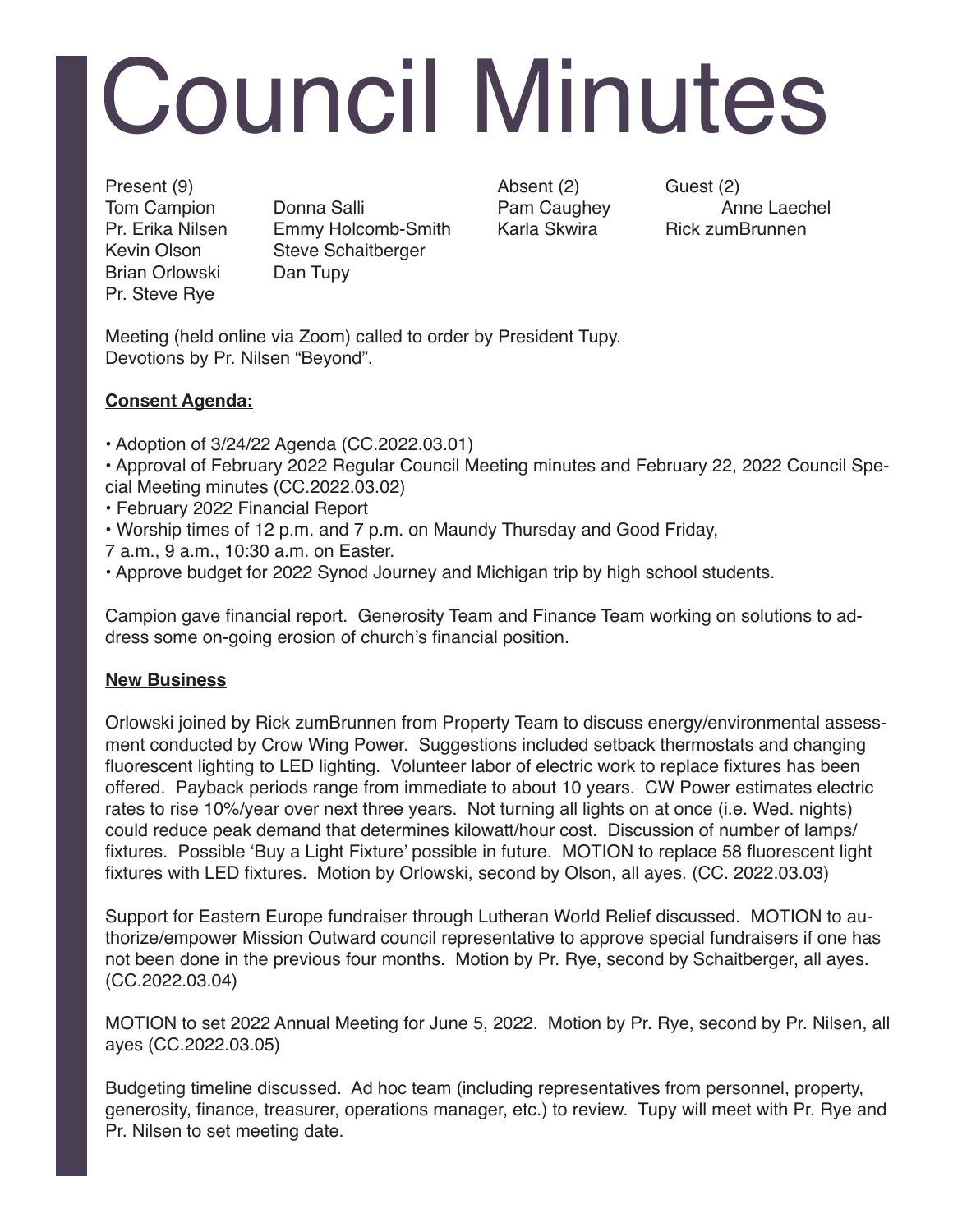## Council Minutes

Rally Sunday scheduled for Sept. 11, 2022. Groups encouraged to have information tables, council will be host. God's Work, Our Hands moved to Sept 25, 2022 to avoid conflicting with Rally Sunday.

### **Old Business**

Homework for council members: compete and return Self-Analysis Document by April 10, 2022 for use in defining council member positions.

Nominating committee work progressing.

MOTION to approve and adopt new Policies Document and rescind previous and unaccounted for policies. Motion by Pr. Nilsen, second by Salli, all ayes. (CC.2022.03.06)

Barrett property discernment group has been forming. Group to explore possible uses of property, timing of sale if so recommended. Meeting will be scheduled by Pr. Rye, Council invited.

### **Directional Council Updates**

**Salli (Outward):** Sharing Bread Soup Kitchen restarting. Micah Group sponsoring meeting at United Church of Christ. Bonnie Henningson reported \$45,000 donation from Thrivent to Habitat for Humanity, 30 volunteers are on LOL Habitat volunteer list, summer 2022 fundraising campaign being planned.

**Holcomb-Smith (Youth):** Fundraising in progress for Synod Journey and Michigan trip.

**Schaitberger (V.P., Personnel):** Music director position interview scheduled for Sunday, 3/27/22.

**Pr. Rye:** Pouring chalice option for communion being researched, recommended by ELCA for hygiene and medical reasons.

**Pr. Nilsen:** Nursery attendant/ staffing options being looked into.

Next regular Council meeting set for Thursday, April 21, 2022, 6 p.m. via Zoom. Meeting adjourned with the Lord's Prayer, 8:00 p.m. Kevin Olson, Secretary.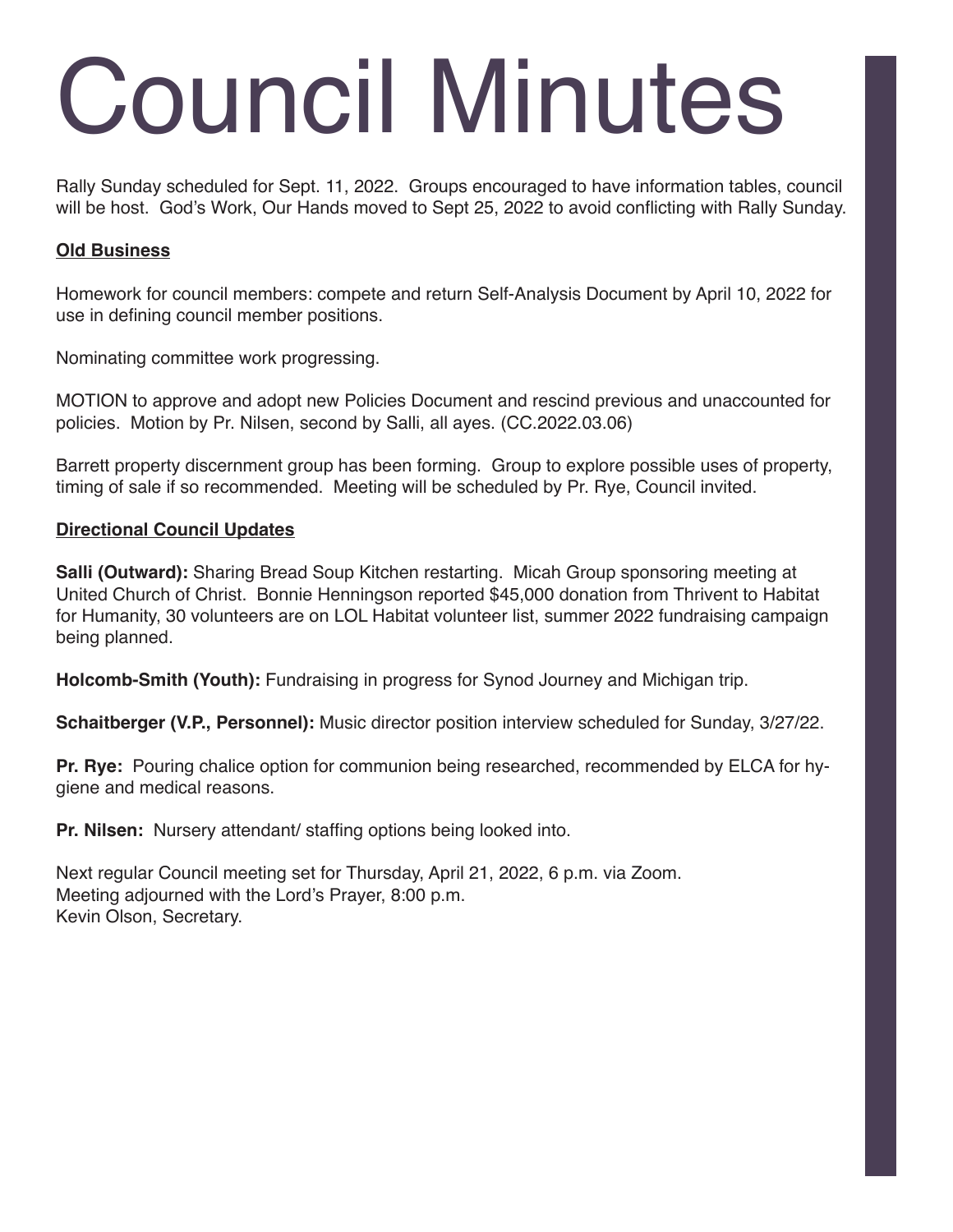## Calendar

**Sunday, May 1** Worship, 9:30 am Micah Group Presentation, 11 am

**Tuesday, May 3** Tuesday Bible Study, 9 am Property Team, 6:30 pm

**Wednesday, May 4** Women's Bible Study, 10:30 am Wednesday Worship, 6:30 pm

**Thursday, May 5** Men's Fellowship, 9:30 am Martha Circle, 1 pm Parkinson's Support Group, 1 pm

**Friday, May 6** Men's Breakfast, 7 am

**Saturday, May 7** Pray and Ponder, 9 am

**Sunday, May 8** Worship, 9:30 am

**Tuesday, May 10** Sarah Circle, 1 pm

**Wednesday, May 11** Women's Bible Study, 10:30 am Wednesday Worship, 6:30 pm

**Thursday, May 12** Men's Fellowship, 9:30 am

**Friday, May 13** Men's Breakfast, 7 am Rummage Sale, 8 am

**Saturday, May 14** Rummage Sale, 8 am

**Sunday, May 15** Worship, 9:30 am

**Tuesday, May 17** Tuesday Bible Study, 9 am June Newsletter Deadline

**Wednesday, May 18** Women's Bible Study, 10:30 am Senior Recognition Service, 6:30 pm Teen's Upstream, 7:30 pm

**Thursday, May 19** Men's Fellowship, 9:30 am

**Friday, May 20** Men's Breakfast, 7 am Spring Clothing Giveaway, 9:30 am

**Saturday, May 21** Spring Clothing Giveaway, 9 am

**Sunday, May 22** Senior Recognition Service, 9:30 am Micah Group Presentation, 11 am

**Wednesday, May 25** Women's Bible Study, 10:30 am Wednesday Worship, 6:30 pm Teen's Upstream, 7:30 pm

**Thursday, May 26** Men's Fellowship, 9:30 am

**Friday, May 27** Men's Breakfast, 7 am

**Sunday, May 29** Worship, 9:30 am

**Monday, May 30** Memorial Day, Office Closed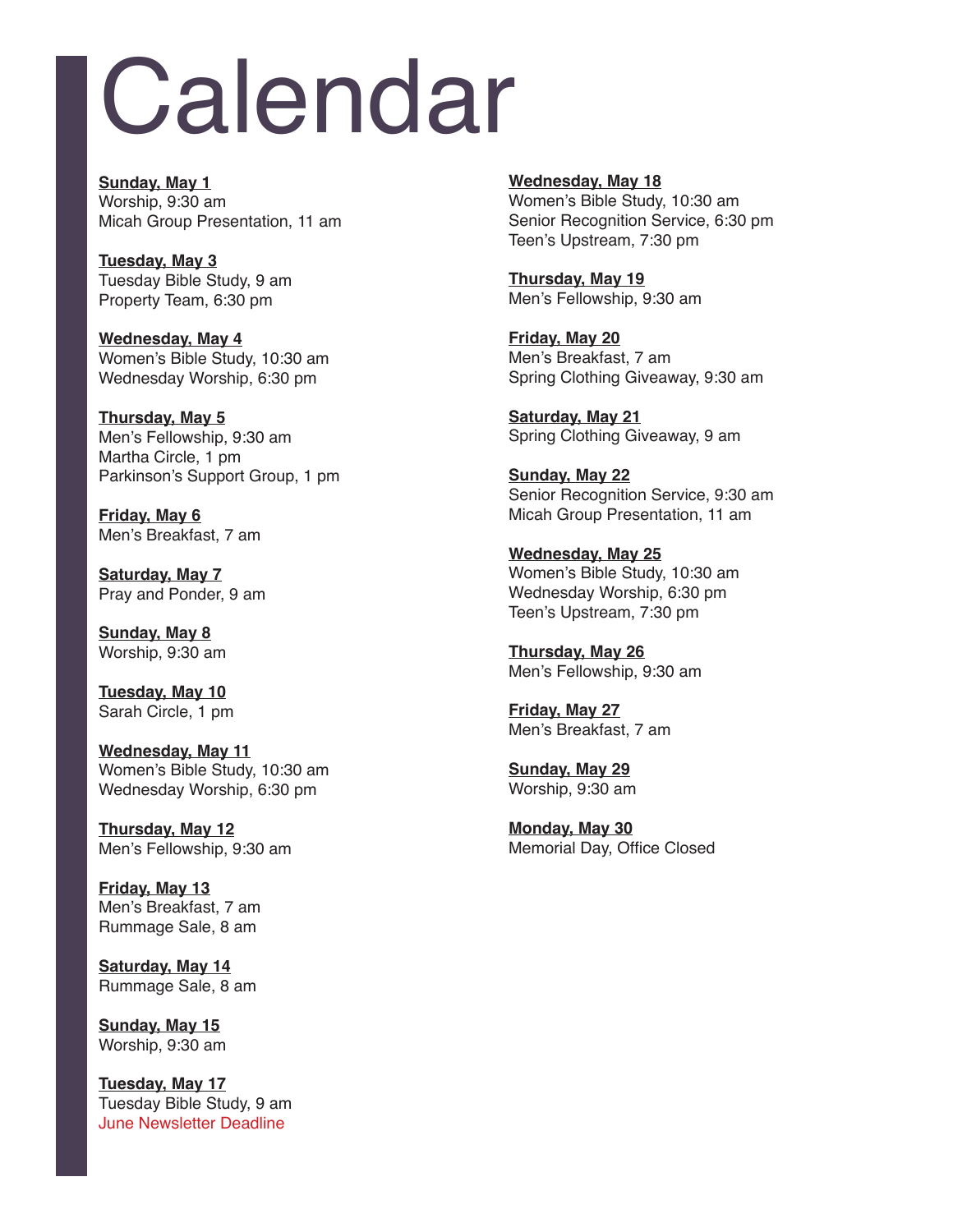

### **Participation in Thrivent Choice® & Thrivent Action Teams makes a difference!**

Thrivent clients with membership  $-$  you have unique opportunities to help us spread the gospel through Worship, and provide educational and fun children's and youth summer ministries. Consider making a personal donation, leading a Thrivent Action Team or directing Thrivent Choice Dollars®. Go to Thrivent.com/generosity to learn more.

| Pentecost Sunday - June 5, 2022 |                          |                                                                                  |  |
|---------------------------------|--------------------------|----------------------------------------------------------------------------------|--|
|                                 |                          |                                                                                  |  |
|                                 | Cost is \$7 per Geranium |                                                                                  |  |
|                                 |                          |                                                                                  |  |
|                                 |                          | ,我们就会在这里,我们就会在这里的时候,我们就会在这里,我们就会在这里的时候,我们就会在这里,我们就会在这里,我们就会在这里,我们就会在这里,我们就会在这里,我 |  |
|                                 |                          |                                                                                  |  |
|                                 |                          | Place your completed form and payment in the offering plate.                     |  |

The Geraniums will be planted at Lord of Life after Pentecost Sunday.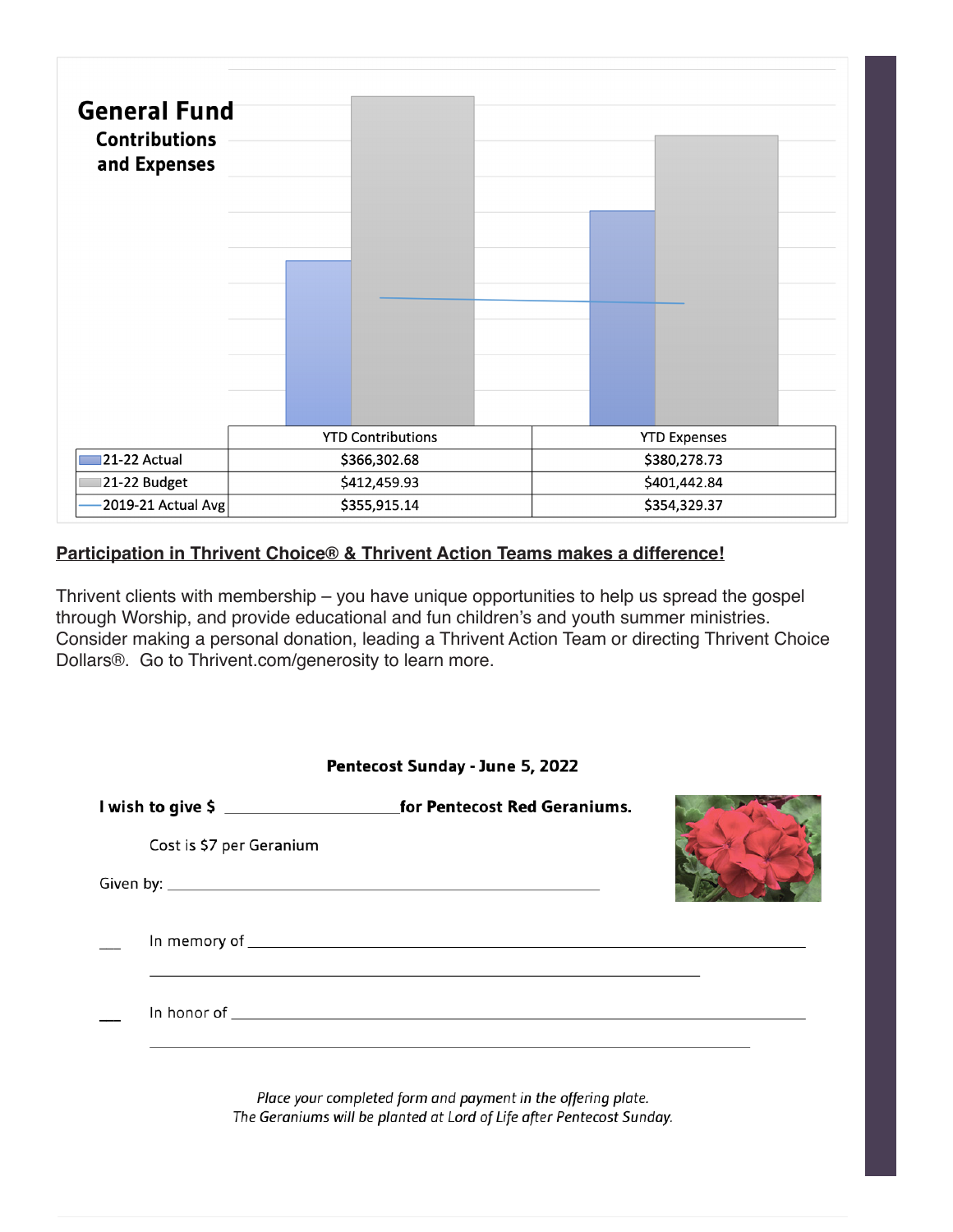### Micah Group

The Micah group has been active over the last few months, both with internal opportunities and external connections. A series of presentations have helped shine a light on our nation's history, much of which was not well-known. We will continue this series in May.

### **• May 1st: Bob Brekken will present First Peoples: American Indians and American History**

**· May 22nd: Michael Erickson will present AAPI: Asian and Pacific Islanders in the U.S. today**

Both of these presentations will begin at !0:30 after the church service and are also available on Zoom. Grab a cookie and a second cup of coffee and join us in the sanctuary.

Building on Michael's presentation, we are also planning a book discussion over the summer months. Hotel on the Corner of Bitter and Sweet by Jamie Ford is a novel set in the 1940's and centers on the experiences of Japanese Americans swept into internment camps. The group will meet at the church on Wednesday night June 15th, July 22nd and August 17th at 5:15. Bring a bag supper and join in! Micah Group also recently joined the First Congregational Church for a forum on Our Anti-Racist Faith which was a community opportunity to discuss what our faith has to say on social justice issues. Several members of the ELCA Northeast Synod participated.

Our plans include development of learning opportunities for the children of our congregation alongside adult events. If you are interested in being a part of the planning or having your child involved, please contact Judy Bialka at mitbialka@charter.net.

Discussing these issues can be difficult. Finding a path to understanding means listening and learning. Figuring out what our Lutheran faith asks of us is a challenge. But we are exhorted by Micah 6:8, reminding us of God's charge to do justice, love kindness and walk humbly. Here's a prayer for the journey:

### **Prayer for Openness**

Jesus, vou open us to new life, new hope, new possibilities. You conquer the way we close up, close down, and close in. Jesus, lover of us all, open our hearts to feel your compassion for people we would rather walk by; open our ears to hear the cries of the suffering deep inside where we cannot fail to be moved; open our understanding to new ways of living that do not diminish anyone; open our eyes to see a vision of this world as you would have it. May these prayerful words on our lips become the meditations of our hearts as we live in ways that are acceptable to you O God, our Rock and our Redeemer. (Carol Penner) Micah Group Leadership Team

### **LoL Staff**

**Senior Pastor** Steven Rye steve@lolbaxter.org

**Associate Pastor** Erika Nilsen  $er$ ika.nilsen $@$ lolbaxter.org

### **Operations Manager**

Anne Laechel anne@lolbaxter.org

**Youth Director** Tim Slinger tim@lolbaxter.org

**Communications Coordinator** Tyler Jensen tyler.jensen $@$ lolbaxter.org

**Custodians** Paul and Karen Erickson